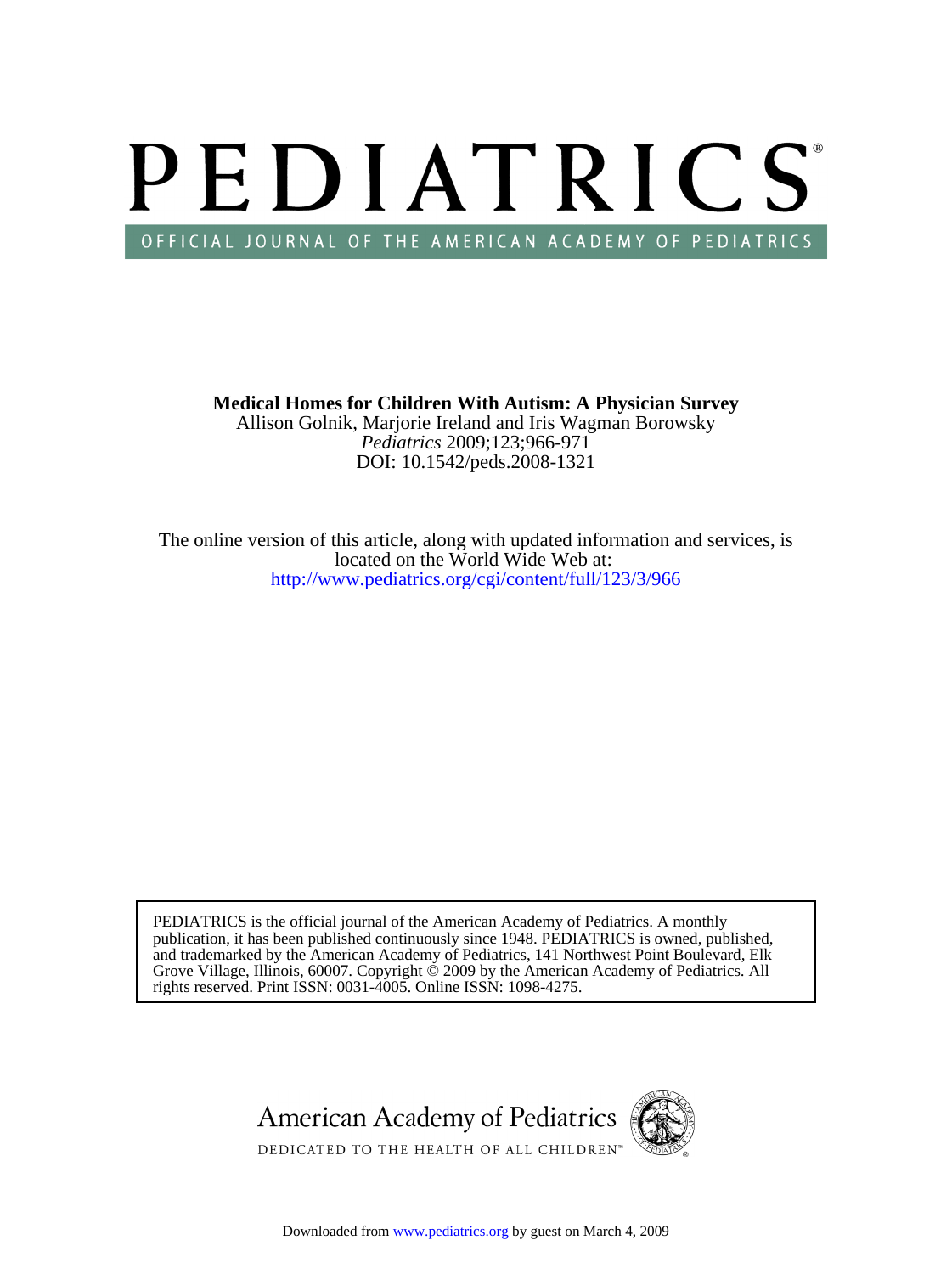## **Medical Homes for Children With Autism: A Physician Survey**

#### **Allison Golnik, MD, MPH, Marjorie Ireland, PhD, Iris Wagman Borowsky, MD, PhD**

Division of General Pediatrics, Department of Pediatrics, University of Minnesota, Minneapolis, Minnesota

The authors have indicated they have no financial relationships relevant to this article to disclose.

#### **What's Known on This Subject**

Primary care physicians are important in the care of children with autism. Parents of children with autism have reported a lack of medical homes and low physician confidence. In previous studies, physicians reported a need for improved knowledge of autism.

#### **What This Study Adds**

Information regarding physicians' experiences caring for children with autism could inform physician education, practice parameters, and models of primary care which have the potential to improve physician knowledge, parent satisfaction and medical home care for children with autism.

#### **ABSTRACT**

BACKGROUND. Primary care physicians can enhance the health and quality of life of children with autism by providing high-quality and comprehensive primary care.

OBJECTIVE. To explore physicians' perspectives on primary care for children with autism.

METHODS. National mail and e-mail surveys were sent to a random sample of 2325 general pediatricians and 775 family physicians from April 2007 to October 2007.

RESULTS. The response rate was 19%. Physicians reported significantly lower overall self-perceived competency, a greater need for primary care improvement, and a greater desire for education for children with autism compared with both children with other neurodevelopmental conditions and those with chronic/complex medical conditions. The following barriers to providing primary care were endorsed as greater for children with autism: lack of care coordination, reimbursement and physician education, family skeptical of traditional medicine and vaccines, and patients using complementary alternative medicine. Adjusting for key demographic variables, predictors of both higher perceived autism competency and encouraging an empirically supported therapy, applied behavior analysis, included having a greater number of autism patient visits, having a friend or relative with autism, and previous training about autism.

CONCLUSIONS. Primary care physicians report a lack of self-perceived competency, a desire for education, and a need for improvement in primary care for children with

www.pediatrics.org/cgi/doi/10.1542/ peds.2008-1321

doi:10.1542/peds.2008-1321

#### **Key Words**

autism, medical home, physician survey, primary care

#### **Abbreviations**

CAM— complementary alternative medicine CME— continuing medical education ABA—applied behavior analysis

Accepted for publication Jul 14, 2008

Address correspondence to Allison Golnik, MD, MPH, University of Minnesota, Department of Pediatrics, Division of General Pediatrics, 717 Delaware St SE, 3rd Floor (West), Room 370E, Minneapolis, MN 55414. E-mail: allison.golnik@gmail.com

PEDIATRICS (ISSN Numbers: Print, 0031-4005; Online, 1098-4275). Copyright © 2009 by the American Academy of Pediatrics

autism. Physician education is needed to improve primary care for children with autism. Practice parameters and models of care should address physician-reported barriers to care. *Pediatrics* 2009;123:966–971

**PRIMARY CARE PROVIDERS play an important role in the care of children with autism. On average, primary care** providers care for at least 10 patients with autism.<sup>1</sup> Children with autism visit their physicians more frequen and have increased rates of comorbid medical conditions, mental health problems, behavioral concerns, and developmental delays.<sup>2–11</sup> Primary care providers are called on to provide comprehensive medical home care<sup>12</sup> and guide parents through a growing and shifting array of medical subspecialty care, psychopharmacologic and/or behavioral interventions, educational and rehabilitation therapies, and complementary and alternative medicine (CAM) treatments.13 Unfortunately, parents of children with autism report that their children are less likely to have medical home care compared with parents of children with other special health care needs.14 In addition, some parents of children with autism express low confidence and dissatisfaction with physicians' abilities to care for their children.15,16 Furthermore, primary care models are often not adequately structured to provide comprehensive care for children with complex health care needs, such as those with autism. This can lead to fragmented care delivery.17

Physicians play an integral role in primary care, yet there is little information available regarding physicians' experiences and perceived challenges specifically for children with autism. Physicians in previous small, regional studies have demonstrated deficits in autism screening and knowledge.1,18 In addition, physicians have reported challenges to providing coordinated care for all children with special health care needs.19 The physicians' perspective could inform physician education, practice parameters, and models of primary care factors, which have the potential to improve parent satisfaction and medical home care for children with autism.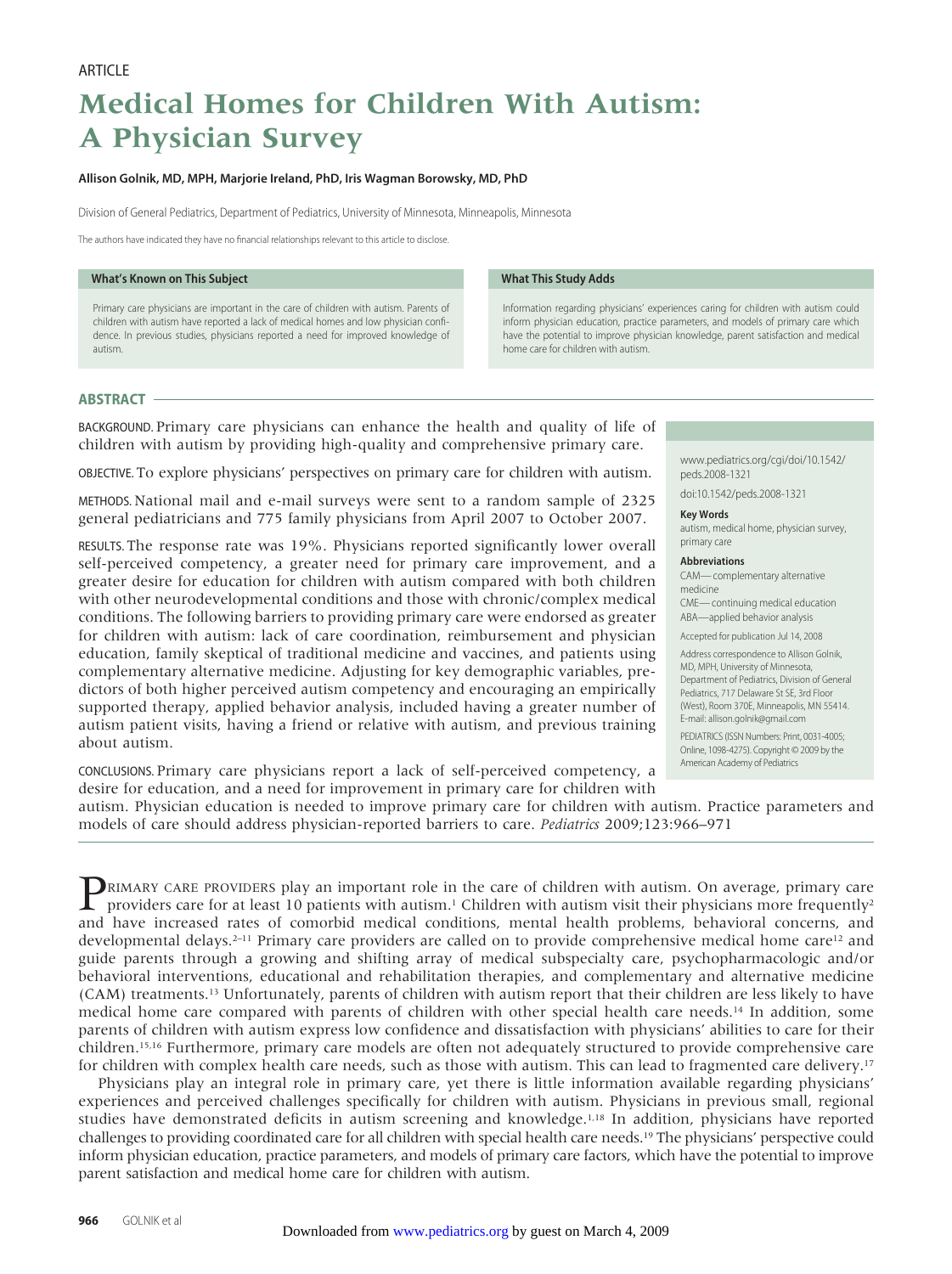This study sought to examine physicians' perspectives regarding primary medical care for children with autism. We hypothesized that physicians would report lower competency, a greater need for primary care improvement, a greater desire for education, and greater barriers to care for children with autism compared with children with other neurodevelopmental conditions and children with chronic/complex medical conditions.

#### **METHODS**

#### **Study Sample**

We drew a national random sample of 15 000 physicians from the American Medical Association Masterfile, the most comprehensive physician listing of all licensed physicians in the United States, including both American Medical Association members and nonmembers. The sample included allopathic and osteopathic physicians in office-based, direct patient care whose board certification and self-described primary specialty was pediatrics or family medicine. We excluded physicians with a subboard or secondary specialty, and those who were  $>70$ years of age, resident physicians, or practicing at military or federal facilities. From the original sample of 15 000 physicians, the survey was sent to a random sample of 3100 physicians (75% pediatricians and 25% family medicine physicians). Approximately three fourths of office visits by patients  $\leq$ 18 years of age are with pediatricians and approximately one fourth are with family physicians.20 Medical Marketing Service Inc, a contracted vendor, obtained the e-mail and mailing addresses of participants through publisher/association data that is updated monthly. The University of Minnesota institutional review board approved the study.

#### **Survey Instrument and Administration**

We developed an instrument consisting of 27 items regarding demographics (10), and questions regarding self-perceived competency (4), perceptions of primary care in the United States (1), barriers to care (9), applied behavior analysis (ABA) treatment recommendations (1), and desire for autism training (2). Demographic data included: specialty, degree, years out of residency, age, gender, number of patient visits per year, having a friend/relative with autism, and whether autism training was obtained in continuing medical education (CME), residency, or medical school. The instrument consisted of multiple-choice questions and Likert scales of agreement. Likert response categories ranged from 1, representing "poor, never, or strongly disagree," to 7, representing "excellent, always, or strongly agree," depending on the item. Physicians identified "barriers that I experience when caring for children in my practice" from a list of potential barriers. Regarding ABA, we divided physicians into 2 groups: those who encouraged ABA and those who did not encourage ABA (including those who "discouraged, were not knowledgeable enough to advise," or "accepted a family's decision if already using it"). Autism included all the autism spectrum disorders: classic autism, Asperger syndrome, and pervasive developmental disorder–not otherwise specified.

We compared children with autism to children with other neurodevelopmental conditions and those with chronic/complex medical conditions. Examples of neurodevelopmental conditions listed were: hypoxic ischemic encephalopathy, cerebral palsy, mental retardation, and attention-deficit/hyperactivity disorder. Examples of chronic/complex medical conditions given were: congenital heart disease, chronic asthma, early cystic fibrosis, and diabetes. We conducted pilot testing on a convenience sample of 15 pediatric and family medicine physicians and revised the survey to ensure clarity and ease of administration. The survey took  $\sim$  10 minutes to complete and is available on request to the author. We sent the e-mail survey 3 times in April, May, and June of 2007. The chance to win a \$200 Amazon gift certificate was provided as an incentive. The survey was mailed once in October 2007 following the e-mailed surveys. A letter explaining the purpose of the study and contact information for the first author accompanied all surveys.

#### **Data Analysis**

Dichotomous demographic variables were compared for respondents and nonrespondents by using the  $\chi^2$  statistic. Mean scores (1–7) were calculated for Likert items regarding competency, evaluation of primary care, and desire for additional training. Questions regarding capacity, resources, trust, and satisfaction were combined into an overall competency scale. Internal consistency of scales was evaluated with Cronbach's  $\alpha$ . *T* tests were used to compare mean scores for competency items, desire for education, evaluation of primary care, and reported barriers for the 3 medical conditions: autism, neurodevelopmental conditions, and chronic/complex medical conditions. Frequencies of reported barriers were compared between the 3 conditions by using Mc-Nemar's test. Linear regression models were used to evaluate predictors of overall autism competency while adjusting for key variables. Logistic regression was used to evaluate predictors of encouraging ABA while adjusting for key variables. All analyses were conducted by using SAS 9.1 (SAS Inc, Cary, NC).

#### **RESULTS**

Responses totaled 539 (346 e-mail and 193 mailing) from 2801 eligible physicians resulting in a 19% response rate. Ninety percent of respondents were pediatricians.

Respondents were more likely to be pediatricians rather than family physicians, have an MD degree rather than a DO degree, be older, and have more years from residency training than nonrespondents, as seen in Table 1. Respondents and nonrespondents did not differ significantly on gender. Study respondents reported an average of 37 visits with patients with autism per year, 98 visits with patients with neurodevelopmental conditions, and 145 visits with patients with chronic/complex conditions. Overall, 167 (13%) of respondents reported having a close friend or relative with autism. Respondents indicated that they had obtained specific autism training in the following settings: medical school (37%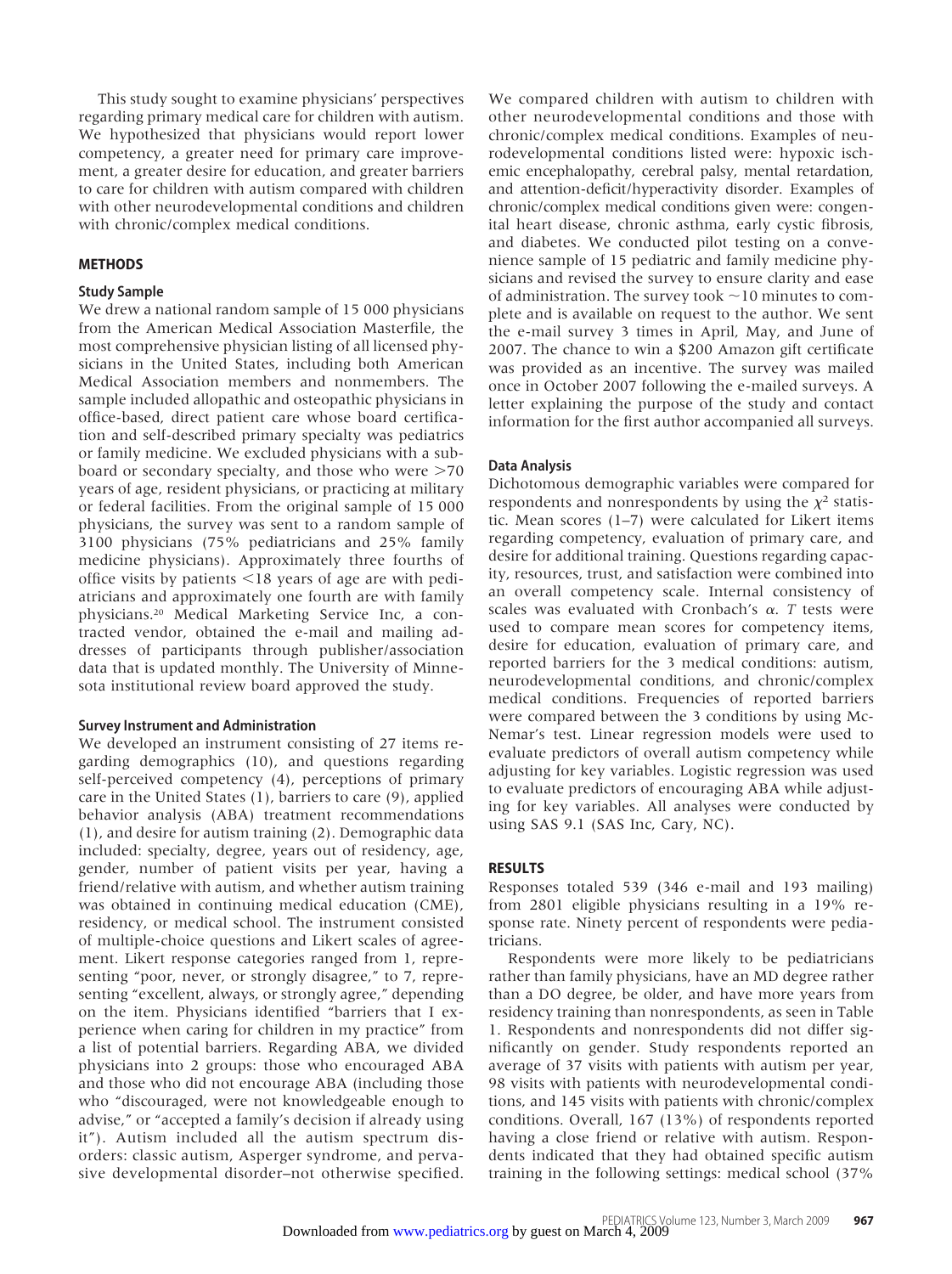**TABLE 1 Demographic Characteristics of Physician Respondents and Nonrespondents**

| <b>Demographic Characteristics</b>                          | Respondents | <b>Nonrespondents</b> | P < .001 |
|-------------------------------------------------------------|-------------|-----------------------|----------|
| Pediatrician, n (%) (vs family physician)                   | 449 (90)    | 1796 (73)             | < 0.001  |
| Medical doctor, $n$ (%) (vs doctor of osteopathic medicine) | 468 (93)    | 2215 (90)             | .04      |
| Mean age, y                                                 | 47          | 45                    | < 0.01   |
| Mean postresidency duration, y                              |             | 13                    | < 0.01   |
| Male, <i>n</i> (%)                                          | 237 (50)    | 1255 (51)             | .87      |

 $[n = 199]$ ), residency (57%  $[n = 309]$ ), and continuing medical education (CME) (70%  $[n = 377]$ ).

As shown in Table 2, physicians reported their overall competency in providing primary care as significantly lower for children with autism as compared with children with neurodevelopmental conditions and chronic/ complex medical conditions. Cronbach's  $\alpha$  for this competency scale was 0.86. Lower overall autism competency was reported for all 4 scale components: capacity to provide primary care, availability of resources to answer a family's questions, family trust, and family satisfaction. Physicians rated all 4 components as significantly lower for children with autism compared with that for children with neurodevelopmental conditions and chronic/complex medical conditions.

Physicians were significantly more likely to report that "primary care in the United States needs improvement" regarding the care of children with autism when compared with children with neurodevelopmental and chronic/complex medical conditions (Table 2).

Physicians reported a significantly greater desire for primary care and CAM training for children with autism compared with similar training for children with neurodevelopmental and chronic/complex medical conditions (Table 2).

Barriers to providing primary care are reported in Table 3. Barriers noted as significantly greater for children with autism compared with barriers for children with both neurodevelopmental and chronic/complex medical conditions included: lack of coordination, reimbursement and physician education, families being skeptical of traditional medicine and vaccines, and patients' frequent CAM use.

Controlling for gender, age, years out of residency, specialty, and degree, significant predictors of higher self-perceived competency were a greater number of autism patient visits and receiving education about autism in residency. Autism education through CME and having a friend or relative with autism approached significance with  $P < 0.07$ . In addition, being a pediatrician rather than family physician and being male were significantly associated with higher self-perceived autism competency in each of the multivariate models. Controlling for the same demographic factors, significant predictors of encouraging empirically supported ABA treatment were a greater number of autism patient visits, receiving CME about autism, having a friend or relative with autism, and higher self-perceived competency in caring for children with autism.

#### **DISCUSSION**

Consistent with the parents of children with autism who expressed low confidence<sup>15</sup> and dissatisfaction<sup>16</sup> with their children's physicians, physicians in this survey reported feeling less competent providing primary care for children with autism compared to children with neurodevelopmental conditions and chronic/complex conditions. Physicians reporting greater competency were

#### **TABLE 2 Items Regarding Providing Primary Care for Patients With Autism and Neurodevelopmental and Chronic/Complex Conditions**

| Items                                                                                                                                 | <b>Patients With Autism</b><br>(Reference Group),<br>Mean (SD) | <b>Patients With</b><br>Neurodevelopmental<br><b>Conditions, Mean (SD)</b> | <b>Patients With Chronic/</b><br><b>Complex Conditions,</b><br>Mean (SD) |
|---------------------------------------------------------------------------------------------------------------------------------------|----------------------------------------------------------------|----------------------------------------------------------------------------|--------------------------------------------------------------------------|
| I have the capacity to provide primary care for these pediatric<br>patients (poor to excellent)                                       | 4.80(1.37)                                                     | 4.88 $(1.31)$ <sup>a</sup>                                                 | $5.24(1.26)^a$                                                           |
| I have the resources to answer a family's questions related to the<br>child's condition (strongly disagree to strongly agree)         | 4.68(1.48)                                                     | $4.82(1.40)$ <sup>a</sup>                                                  | $5.17(1.35)^a$                                                           |
| Pediatric patients and their families trust me and will follow my<br>instructions or advice (strongly disagree to strongly agree)     | 5.31(1.22)                                                     | $5.52(1.06)^a$                                                             | $5.67(1.04)$ <sup>a</sup>                                                |
| Pediatric patients and their families are satisfied with the primary<br>care I provide (strongly disagree to strongly agree)          | 5.41 (1.24)                                                    | 5.55 $(1.14)$ <sup>a</sup>                                                 | 5.69(1.10) <sup>a</sup>                                                  |
| Autism competency (overall score; above 4 components combined)                                                                        | 4.92(1.16)                                                     | $5.18(1.05)^a$                                                             | $5.43(1.03)^a$                                                           |
| In general, primary care in the United States needs improvement for<br>these pediatric patients (strongly disagree to strongly agree) | 6.18(1.05)                                                     | $6.08(1.09)^a$                                                             | $5.91(1.19)^a$                                                           |
| Do you desire more primary care training for these pediatric patients<br>(never to always)?                                           | 5.82(1.34)                                                     | 5.60(1.41) <sup>a</sup>                                                    | 5.47 (1.49) <sup>a</sup>                                                 |
| Do you desire more complementary alternative medicine training for<br>these patients (never to always)?                               | 4.94 (1.82)                                                    | $4.84(1.81)^a$                                                             | $4.81(1.81)^a$                                                           |
| All items were rated on a 1 to 7 Likert scale.                                                                                        |                                                                |                                                                            |                                                                          |

 $P < .001$ .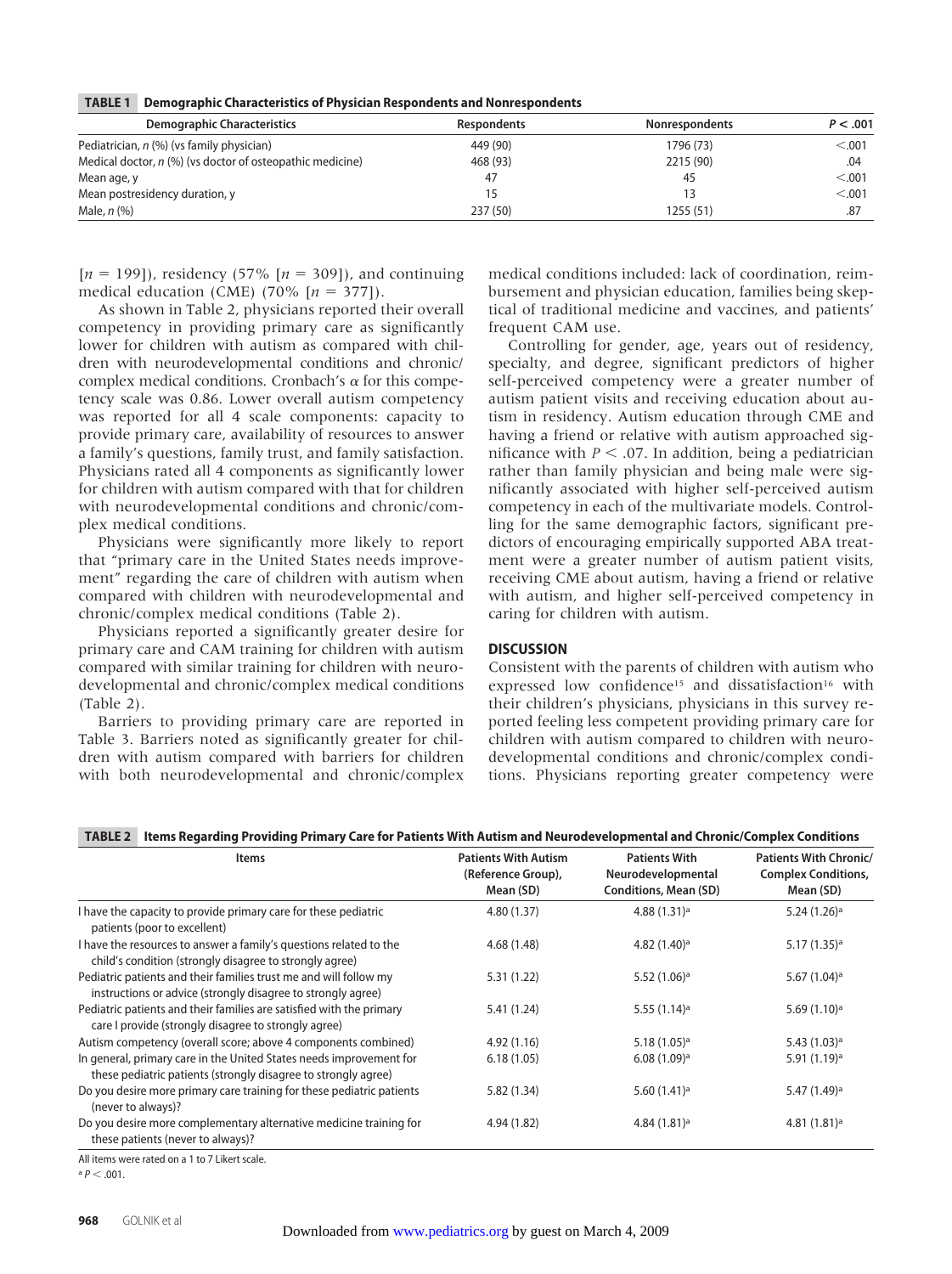| <b>Barrier</b>                                                                           | % Reporting as Barrier for<br><b>Patients With Autism</b><br>(Reference Group)<br>$(n = 539)$ | % Reporting as Barrier for<br><b>Patients With</b><br>Neurodevelopmental<br>Conditions ( $n = 539$ ) | % Reporting as Barrier for<br><b>Patients With Chronic/</b><br><b>Complex Conditions</b><br>$(n = 539)$ |
|------------------------------------------------------------------------------------------|-----------------------------------------------------------------------------------------------|------------------------------------------------------------------------------------------------------|---------------------------------------------------------------------------------------------------------|
| Lack of care coordination                                                                | 60                                                                                            | 51 <sup>a</sup>                                                                                      | 53 <sup>b</sup>                                                                                         |
| Lack of reimbursement                                                                    | 60                                                                                            | 40 <sup>a</sup>                                                                                      | 40 <sup>a</sup>                                                                                         |
| Family is skeptical of traditional medicine                                              | 43                                                                                            | 23 <sup>a</sup>                                                                                      | 25 <sup>a</sup>                                                                                         |
| Family is skeptical of vaccines                                                          | 66                                                                                            | 22 <sup>a</sup>                                                                                      | 12 <sup>a</sup>                                                                                         |
| Patient's frequent use of complementary alternative medicine                             | 48                                                                                            | 19 <sup>a</sup>                                                                                      | 10 <sup>a</sup>                                                                                         |
| Lack of practice quidelines                                                              | 48                                                                                            | 42 <sup>a</sup>                                                                                      | 47                                                                                                      |
| Lack of time during office visit                                                         | 65                                                                                            | 57 <sup>a</sup>                                                                                      | 65                                                                                                      |
| Patient's use of outside providers (eq, specialty doctors,<br>therapists, chiropractors) | 24                                                                                            | 25                                                                                                   | 21                                                                                                      |
| Lack of provider education about the disorder                                            | 30                                                                                            | 35 <sup>b</sup>                                                                                      | 26 <sup>b</sup>                                                                                         |

| TABLE 3 Physician-Reported Barriers to Providing Primary Care for Patients With Autism and Neurodevelopmental and |  |
|-------------------------------------------------------------------------------------------------------------------|--|
| <b>Chronic/Complex Conditions</b>                                                                                 |  |

 $p < .05$ .

more likely to encourage empirically supported ABA treatment,21,22 providing some validation of the competence measure.23 In our study, greater autism experience, including more patient visits, previous education about autism, and having a friend or relative with autism, was associated with greater competence and encouraging ABA. Physicians in this study affirmed that primary care for children with autism in the United States needs improvement, suggesting that physicians are aware of the medical home deficiencies reported by parents of children with autism.14

Physicians in this study reported a great desire for autism education, a likely means to improved competency. These findings reaffirm the need for autism education shown in a 2004 Delaware and Maryland survey in which physicians reported unfamiliarity with screening tools, and only 8% screened specifically for autism spectrum disorders.<sup>1</sup> In another survey, primary health care providers and residents from 1 hospital differed with personnel from the Center for Autism-Related Disabilities and autism specialists on statements regarding autism prognosis, course, and treatment.18 Our survey results suggest that CME and residency autism education are effective; these were related to higher autism competency and encouraging ABA. It is promising that over half of primary care physicians in this survey reported receiving previous education about autism in residency and more than two thirds reported such training through CME. The 2008 American Academy of Pediatrics Guidelines on Management of Autism Spectrum Disorders13 and *Caring for Children with Autism Spectrum Disorders: A Resource Toolkit for Physicians*<sup>23</sup> are examples of recent educational materials and guidelines for primary care physicians. Future studies should assess the impact of physician education interventions on physician attitudes and practices.

Most physicians reported that care coordination and reimbursement present challenges, which are greater, when caring for children with autism. Children with autism have more medical comorbidities, medical visits, and 3 times the medical care costs than children without

autism.13,24 Primary care providers are expected to coordinate a growing and shifting array of autism specialty services, providers, and treatments.13,25 Our survey results echo those of a national survey where only 25% of parents of children with autism reported that their children received ideal medical home care compared with 42% of parents of children with other special health care needs.14 Innovative models of coordination and reimbursement are needed, particularly to meet the complex needs and high medical costs of children with autism. Proposed approaches include care teams and specialty medical homes that collaborate with primary care physicians.26,27

Physicians reported that the medical home components of family trust and satisfaction were lower among families of children with autism than other medical conditions. These results resonate with those of parents of children with autism, who provided poorer assessments of their physicians' abilities to answer questions, manage their child's condition, and understand how the child's condition affected the family compared with parents of children with other special health care needs.16 Similarly, in another survey, three quarters of parents of children with autism expressed a lack of confidence regarding their child's physician.15

Perhaps related to family trust and satisfaction, physicians reported that families of children with autism were more likely to be "skeptical of vaccines and traditional medicine" and noted these as greater barriers to caring for children with autism than with other medical conditions. Parents of children with autism and conventional medicine have sometimes been at odds in areas such as the prevalence of autism, its etiology, and the search for specific medical interventions in autism.28 The American Academy of Pediatrics advocates for familycentered care, including sensitivity, respect, and open communication when confronting differences in opinions around treatments, vaccines, or philosophy.25,29

Physicians reported that CAM use was a greater barrier to providing primary care for children with autism compared with children with neurodevelopmental and

 $a \, p < .001.$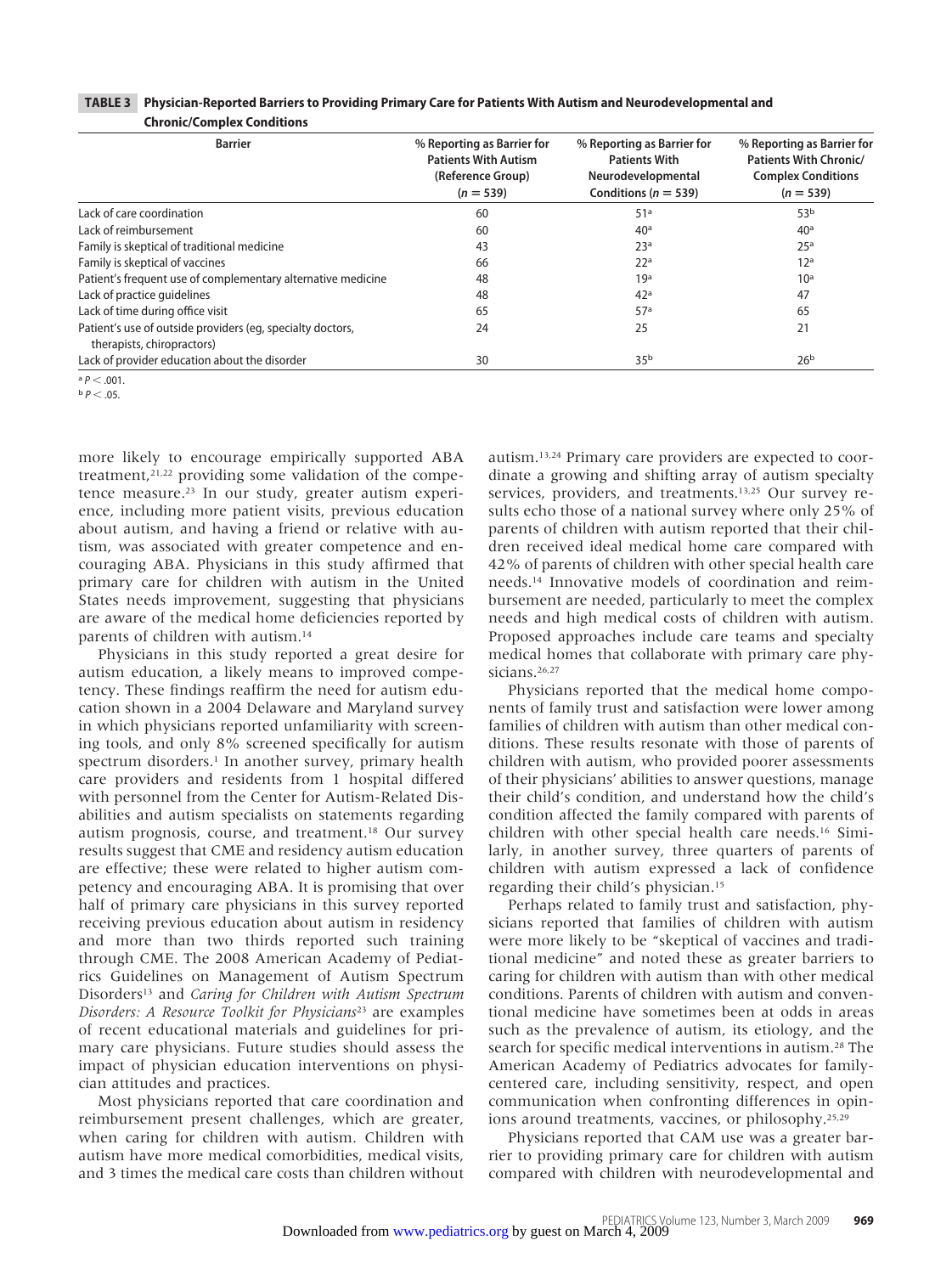chronic/complex conditions. Surveys suggest that over half of all children with autism are being treated with CAM.30 CAM may be particularly challenging when a physician believes the treatment is not in the best interest of the child, often because of a lack of research or the potential for adverse effects.15,25,31 Furthermore, CAM physician education is typically not part of traditional medical training. In a previous study, more than three fourths of physicians were found to desire general pediatric CAM education.32 Physicians in the present study reported a greater desire for CAM education specifically for children with autism compared with those with other medical conditions. Both clinical infrastructure (eg, clinical guidelines, reference manuals, patient education materials) and physician education are necessary for physicians to adequately weigh and discuss the potential risks and benefits of treatments that are not clearly supported by empirical evidence or practice parameters.25

It is important to note the limitations of this study. Our response rate was lower than other surveys by using the American Medical Association Masterfile, which yielded response rates ranging from  $57\%$  to  $63\%$ .<sup>33,34</sup> These studies provided individual monetary incentives to participants. Overall, physician response rates are typically low.35 Small financial incentives have been shown to increase physician survey response rates.<sup>35</sup> Our study did not include individual financial incentives, but rather offered a chance to win 1 larger financial incentive. Endorsements by legitimizing professional associations also increase physician survey response rates.<sup>35</sup> The cover letter for our survey documented a university affiliation but was not endorsed by another organized medical group. In addition, mailed physician surveys tend to yield higher response rates compared with Webbased approaches.35 Our study used a combination of these 2 approaches. Despite studies showing that the differences between physician respondents and nonrespondents are typically smaller than anticipated,<sup>35</sup> responder bias is a potential study limitation. Although respondents were more likely to be pediatricians, which was a predictor of higher competency, they still reported low autism competency. Competency in this study was based on a self-report measure.

#### **CONCLUSIONS**

Similar to the responses of parents of children with autism, primary care physicians in this study support the need to improve primary care for children with autism. Although physicians express less competence in caring for children with autism, they also express a greater desire to obtain additional autism education. CME and residency education seem to be effective in improving physician competence. Unique models of autism care should address effective coordination and ample reimbursement. Practice parameters and organized medical groups must continue to address the challenging subjects of both CAM and family skepticism of vaccines and traditional medicine. Physicians should continue to collaborate with families to enhance family trust and satisfaction. Such efforts may result in improved parental satisfaction and medical home care and, ultimately, enhanced health and quality of life for children with autism. Future studies should assess the impact of educational and clinical interventions on physician knowledge and practices regarding autism primary care.

#### **ACKNOWLEDGMENTS**

This study was supported by Autism Speaks Inc, Joanna Simer Fellowship in Adolescent Health; University of Minnesota, Faculty Development in Primary Care; and University of Minnesota grant D55HP04186-03, Health Resources and Services Administration, Department of Health and Human Services.

#### **REFERENCES**

- 1. Dosreis S, Weiner CL, Johnson L, Newschaffer CJ. Autism spectrum disorder screening and management practices among general pediatric providers. *J Dev Behav Pediatr.* 2006;27(suppl 2):S88–S94
- 2. Gurney JG, McPheeters ML, Davis MM. Parental report of health conditions and health care use among children with and without autism: National Survey of Children's Health. *Arch Pediatr Adolesc Med.* 2006;160(8):825–830
- 3. Canitano R, Luchetti A, Zappella M. Epilepsy, electroencephalographic abnormalities, and regression in children with autism. *J Child Neurol.* 2005;20(1):27–31
- 4. Danielsson S, Gillberg IC, Billstedt E, Gillberg C, Olsson I. Epilepsy in young adults with autism: a prospective population-based follow-up study of 120 individuals diagnosed in childhood. *Epilepsia.* 2005;46(6):918–923
- 5. Rutter M. Cognitive deficits in the pathogenesis of autism. *J Child Psychol Psychiatry.* 1983;24(4):513–531
- 6. Aman MG. Treatment planning for patients with autism spectrum disorders. *J Clin Psychiatry.* 2005;66(suppl 10):38–45
- 7. Horvath K, Perman JA. Autism and gastrointestinal symptoms. *Curr Gastroenterol Rep.* 2002;4(3):251–258
- 8. Molloy CA, Manning-Courtney P. Prevalence of chronic gastrointestinal symptoms in children with autism and autistic spectrum disorders. *Autism.* 2003;7(2):165–171
- 9. Malow BA. Sleep disorders, epilepsy, and autism. *Ment Retard Dev Disabil Res Rev.* 2004;10(2):122–125
- 10. Gillberg C, Billstedt E. Autism and Asperger syndrome: coexistence with other clinical disorders. *Acta Psychiatr Scand.* 2000; 102(5):321–330
- 11. Ghaziuddin M, Ghaziuddin N, Greden J. Depression in persons with autism: implications for research and clinical care. *J Autism Dev Disord.* 2002;32(4):299–306
- 12. American Academy of Pediatrics, Medical Home Initiatives for Children With Special Needs Project Advisory Committee. The medical home. *Pediatrics.* 2002;110(1 pt 1):184–186
- 13. Myers SM, Johnson CP. Management of children with autism spectrum disorders. *Pediatrics.* 2007;120(5):1162–1182
- 14. Brachlow ANK, McPheeters M, Gurney J. A comparison of indicators for a primary care medical home between children with autism and children with other special health care needs: National Survey of Children's Health. *Arch Pediatr Adolesc Med.* 2007;161(4):399–405
- 15. Harrington JW, Patrick PA, Edwards KS, Brand DA. Parental beliefs about autism: implications for the treating physician. *Autism.* 2006;10(5):452–462
- 16. Liptak GS, Orlando M, Yingling JT, et al. Satisfaction with primary health care received by families of children with developmental disabilities. *J Pediatr Health Care.* 2006;20(4): 245–252
- 17. Cooley WC. Redefining primary pediatric care for children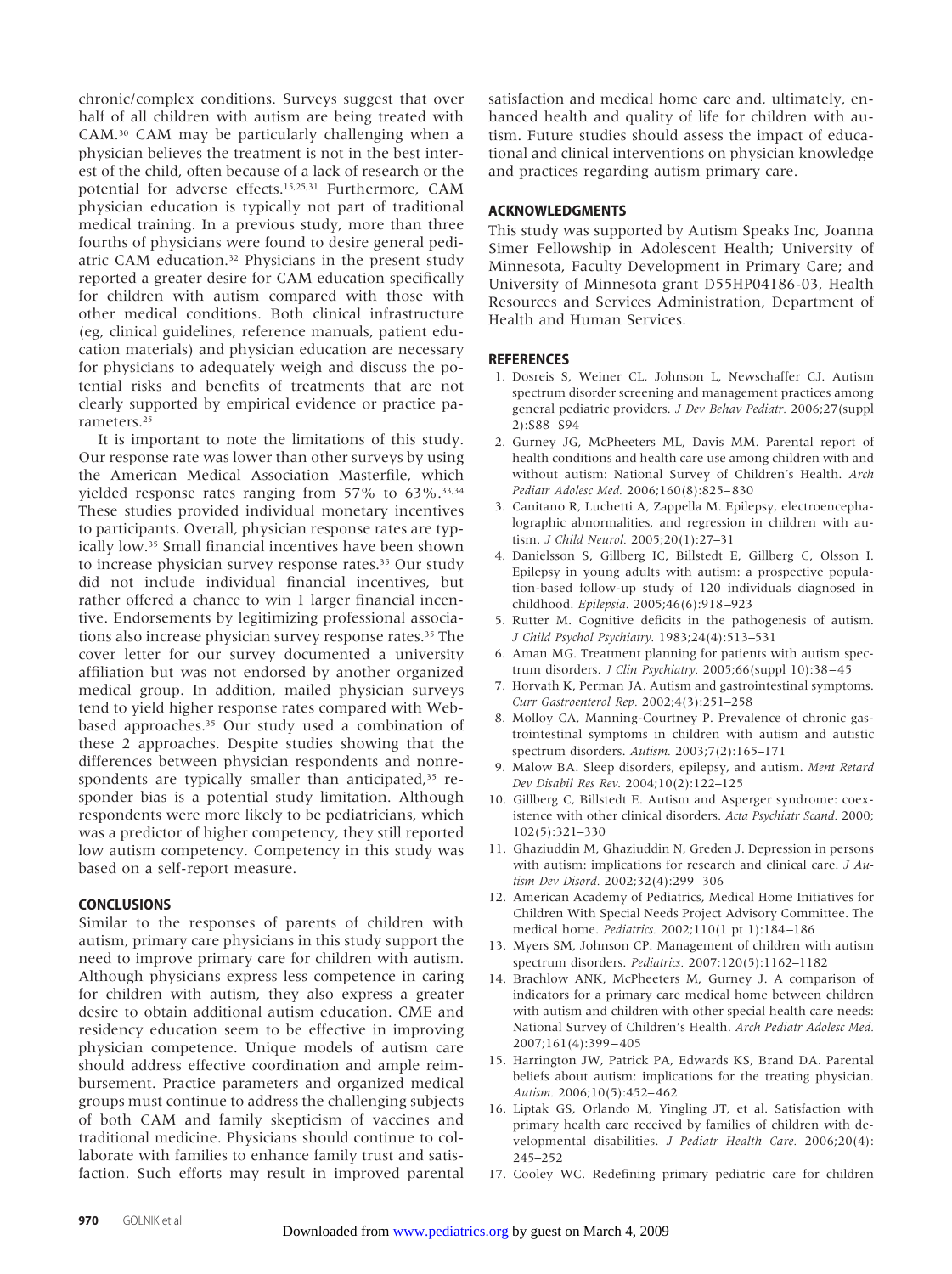with special health care needs: the primary care medical home. *Curr Opin Pediatr.* 2004;16(6):689–692

- 18. Heidgerken AD, Geffken G, Modi A, Frakey L. A survey of autism knowledge in a health care setting. *J Autism Dev Disord.* 2005;35(3):323–330
- 19. Gupta VB, O'Connor KG, Quezada-Gomez C. Care coordination services in pediatric practices. *Pediatrics.* 2004;113(suppl 5):1517–1521
- 20. Robert Graham Center, Policy Studies in Family Medicine and Primary Care. *Medical Homes for Children With Autism: A Physician Survey.* Washington, DC: US Department of Health and Human Services, Centers for Disease Control and Prevention, National Center for Health Statistics; 2004
- 21. Rogers SJ, Vismara LA. Evidence-based comprehensive treatments for early autism. *J Clin Child Adolesc Psychol.* 2008;37(1): 8–38
- 22. Eikeseth S. Outcome of comprehensive psycho-educational interventions for young children with autism. *Res Dev Disabil.* 2009;30(1):158–178
- 23. Johnson CP, Myers SM. Identification and evaluation of children with autism spectrum disorders. *Pediatrics.* 2007;120(5): 1183–1215
- 24. Croen LA, Najjar DV, Ray GT, Lotspeich L, Bernal P. A comparison of health care utilization and costs of children with and without autism spectrum disorders in a large group-model health plan. *Pediatrics.* 2006;118(4). Available at: www.pediatrics.org/ cgi/content/full/118/4/e1203
- 25. American Academy of Pediatrics, Committee on Children With Disabilities. Counseling families who choose complementary and alternative medicine for their child with chronic illness or disability [published correction appears in *Pediatrics.* 2001; 108(2):507]. *Pediatrics.* 2001;107(3):598–601
- 26. McAllister JW, Presler E, Cooley WC. Practice-based care

coordination: a medical home essential. *Pediatrics.* 2007;120(3). Available at: www.pediatrics.org/cgi/content/full/120/3/e723

- 27. Kelly A, Golnik A, Cady R. A medical home center: specializing in the care of children with special health care needs of high intensity. *Matern Child Health J.* 2008;12(5):633–640
- 28. Silverman C, Brosco JP. Understanding autism: parents and pediatricians in historical perspective. *Arch Pediatr Adolesc Med.* 2007;161(4):392–398
- 29. Diekema DS. Responding to parental refusals of immunization of children. *Pediatrics.* 2005;115(5):1428–1431
- 30. Harrington JW, Rosen L, Garnecho A, Patrick PA. Parental perceptions and use of complementary and alternative medicine practices for children with autistic spectrum disorders in private practice. *J Dev Behav Pediatr.* 2006;27(suppl 2): S156–S161
- 31. Levy SE, Hyman SL. Use of complementary and alternative treatments for children with autistic spectrum disorders is increasing. *Pediatr Ann.* 2003;32(10):685–691
- 32. Kemper KJ, O'Connor KG. Pediatricians' recommendations for complementary and alternative medical (CAM) therapies. *Ambul Pediatr.* 2004;4(6):482–487
- 33. Clark SJ, Cowan AE, Stokley S, Bilukha O, Davis MM. Physician perspectives to inform a new recommendation for meningococcal conjugate vaccine (MCV4). *J Adolesc Health.* 2006; 39(6):850–855
- 34. Kemper AR, Uren RL, Moseley KL, Clark SJ. Primary care physicians' attitudes regarding follow-up care for children with positive newborn screening results. *Pediatrics.* 2006;118(5): 1836–1841
- 35. VanGeest JB, Johnson TP, Welch VL. Methodologies for improving response rates in surveys of physicians: a systematic review. *Eval Health Prof.* 2007;30(4):303–321